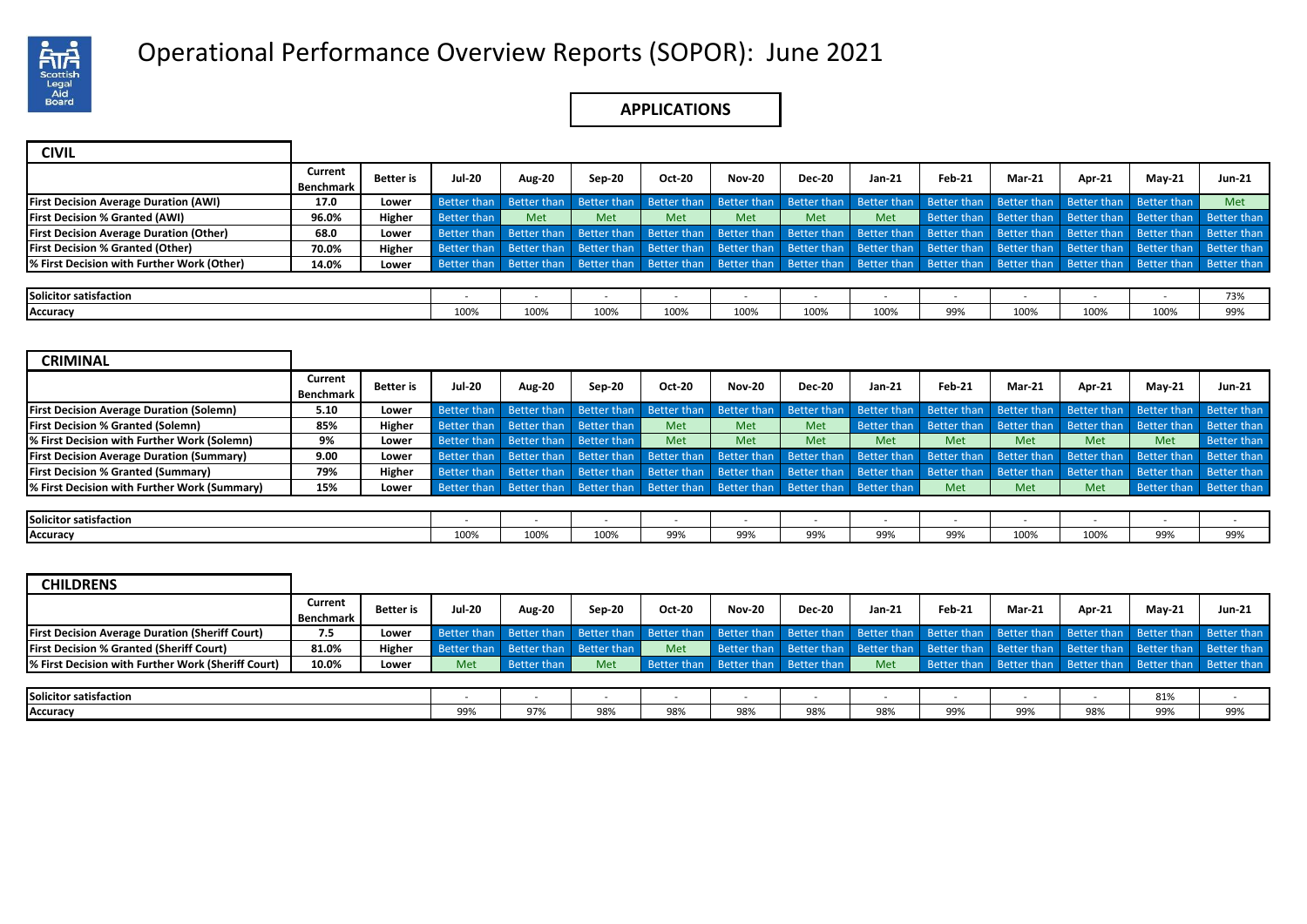

# Operational Performance Overview Reports (SOPOR): June 2021 .

## **ACCOUNTS**

| <b>CIVIL</b>                                        |                      |                  |                    |                         |                                      |        |               |                                                                         |        |               |               |                         |                                                                                                             |             |
|-----------------------------------------------------|----------------------|------------------|--------------------|-------------------------|--------------------------------------|--------|---------------|-------------------------------------------------------------------------|--------|---------------|---------------|-------------------------|-------------------------------------------------------------------------------------------------------------|-------------|
|                                                     | Current<br>Benchmark | <b>Better</b> is | <b>Jul-20</b>      | <b>Aug-20</b>           | Sep-20                               | Oct-20 | <b>Nov-20</b> | <b>Dec-20</b>                                                           | Jan-21 | <b>Feb-21</b> | <b>Mar-21</b> | <b>Apr-21</b>           | $M$ ay-21                                                                                                   | Jun-21      |
| Average Calendar days to bank:                      |                      |                  |                    |                         |                                      |        |               |                                                                         |        |               |               |                         |                                                                                                             |             |
| Civil A&A & ABWOR                                   | 19.0                 | Lower            |                    | Better than Better than |                                      |        |               | Better than Better than Better than Better than Better than             |        | Better than   |               | Better than Better than | Better than                                                                                                 | Better than |
| Civil legal aid                                     | 23.0                 | Lower            | Better than        | <b>Better than</b>      |                                      |        |               | Better than Better than Better than Better than                         | Met    | Met           |               | Better than Better than | Met                                                                                                         | Met         |
| Negotiations                                        | 42.0                 | Lower            | <b>Better than</b> | Better than             |                                      |        |               | Better than Better than Better than Better than Better than Better than |        |               |               |                         | Better than Better than Better than                                                                         | Better than |
| Initial Assessments % paid in full                  | 67.5%                | Higher           | Better than        | Better than             |                                      |        |               |                                                                         |        |               |               |                         | Better than Better than Better than Better than Better than Better than Better than Better than Better than | Better than |
| <b>Ratio of Negotiations to Initial Assessments</b> | 14.1%                | Lower            | Met                |                         | Worse than   Worse than   Worse than |        | <b>Met</b>    | Better than Better than Better than                                     |        |               | <b>Met</b>    | Met                     | Met                                                                                                         | Better than |
|                                                     |                      |                  |                    |                         |                                      |        |               |                                                                         |        |               |               |                         |                                                                                                             |             |
| <b>Solicitor satisfaction</b>                       |                      |                  | $\,$               | . .                     |                                      |        |               |                                                                         |        |               |               | . .                     | . .                                                                                                         | 57%         |
| Accuracy                                            |                      |                  | 98%                | 98%                     | 98%                                  | 98%    | 98%           | 99%                                                                     | 97%    | 98%           | 97%           | 98%                     | 97%                                                                                                         | 99%         |

| <b>CRIMINAL</b>                                     |           |                  |                    |               |             |               |                         |               |                          |             |               |             |               |                    |
|-----------------------------------------------------|-----------|------------------|--------------------|---------------|-------------|---------------|-------------------------|---------------|--------------------------|-------------|---------------|-------------|---------------|--------------------|
|                                                     |           |                  |                    |               |             |               |                         |               |                          |             |               |             |               |                    |
|                                                     | Current   | <b>Better</b> is | Jul-20             | <b>Aug-20</b> | Sep-20      | <b>Oct-20</b> | <b>Nov-20</b>           | <b>Dec-20</b> | Jan 21                   | Feb-21      | <b>Mar-21</b> | Apr-21      | <b>May-21</b> | <b>Jun-21</b>      |
|                                                     | Benchmark |                  |                    |               |             |               |                         |               |                          |             |               |             |               |                    |
| <b>Average Calendar days to bank:</b>               |           |                  |                    |               |             |               |                         |               |                          |             |               |             |               |                    |
| Criminal A&A                                        | 9.0       | Lower            | <b>Better than</b> | Better than   | Better than | Better than   | Better than             | Better than   | Better than              | Better than | Better than   | Better than | Better than   | <b>Better than</b> |
| <b>Criminal ABWOR Automatic</b>                     | 6.2       | Lower            | Met                | Better than   | Better than | <b>Met</b>    | <b>Met</b>              | Met           | <b>Met</b>               | Met         | Met           | <b>Met</b>  | Met           | Met                |
| Criminal ABWOR Non-automatic                        | 12.3      | Lower            | Met                | Better than   | Better than | Better than   | Better than             | Better than   | <b>Better than</b>       | Better than | Better than   | Better than | Better than   | Better than        |
| <b>Criminal Automatic</b>                           | 6.4       | Lower            | Met                | Better than   | Better than | Better than   | Better than             | Met           | Met                      | Met         | Met           | Met         | Met           | Met                |
| Criminal Non-automatic                              | 12.7      | Lower            | Met                | Better than   | Better than | Better than   | Better than             | Better than   | Better than              | Better than | Better than   | Better than | Better than   | Better than        |
| Solemn                                              | 18.1      | Lower            | <b>Better than</b> | Better than   | Better than | Better than   | Better than             | Better than   | Better than              | Better than | Better than   | Better than | Better than   | Better than        |
| Negotiations                                        | 32.5      | Lower            | Better than        | Better than   | Better than | Better than   | Better than             | Better than   | <b>Met</b>               | Worse than  | Worse than    | Worse than  | Worse than    | Met                |
| Initial Assessments % paid in full                  | 93.0%     | Higher           | Met                | Met           | Met         | <b>Met</b>    | <b>Met</b>              | Met           | <b>Met</b>               | Met         | Met           | <b>Met</b>  | Met           | <b>Met</b>         |
| <b>Ratio of Negotiations to Initial Assessments</b> | 4.5%      | Lower            | Worse than         | Met           | Met         | Better than   | Better than Better than |               | Better than              | Better than | Met           | <b>Met</b>  | Met           | Better than        |
|                                                     |           |                  |                    |               |             |               |                         |               |                          |             |               |             |               |                    |
| Solicitor satisfaction                              |           |                  |                    | $\sim$        | . .         | . .           | $\sim$                  |               | $\overline{\phantom{a}}$ |             | $\sim$        | $\sim$      | $\sim$        | $\sim$             |

**Accuracy** 99% | 99% | 99% | 99% | 99% | 99% | 99% | 100% | 100% | 100% | 100% | 100%

| <b>CHILDRENS</b>                                      |                      |                  |             |                                                                                                 |                                          |        |               |                                                                                                 |                         |                                   |               |                                     |             |             |
|-------------------------------------------------------|----------------------|------------------|-------------|-------------------------------------------------------------------------------------------------|------------------------------------------|--------|---------------|-------------------------------------------------------------------------------------------------|-------------------------|-----------------------------------|---------------|-------------------------------------|-------------|-------------|
|                                                       | Current<br>Benchmark | <b>Better</b> is | Jul-20      | <b>Aug-20</b>                                                                                   | Sep-20                                   | Oct-20 | <b>Nov-20</b> | <b>Dec-20</b>                                                                                   | Jan-21                  | Feb-21                            | <b>Mar-21</b> | Apr-21                              | $May-21$    | Jun-21      |
| Average Calendar days to bank:                        |                      |                  |             |                                                                                                 |                                          |        |               |                                                                                                 |                         |                                   |               |                                     |             |             |
| Childrens A&A & ABWOR                                 | 17.0                 | Lower            | Better than | Better than Better than Better than Better than Better than Better than Better than Better than |                                          |        |               |                                                                                                 |                         |                                   |               | Met                                 | <b>Met</b>  | Better than |
| Childrens legal aid                                   | 20.0                 | Lower            | Better than | Better than                                                                                     | Better than                              |        |               | Better than Better than Better than                                                             | Better than Better than |                                   | Better than   | Better than                         | Better than | Better than |
| Negotiations                                          | 29.0                 | Lower            | Better than | Better than                                                                                     | <b>Better than</b> Worse than Worse than |        |               | <b>Met</b>                                                                                      |                         | Better than Worse than Worse than |               | Worse than Better than              |             | Worse than  |
| Initial Assessments % paid in full                    | 41.0%                | Higher           | Better than |                                                                                                 |                                          |        |               | Better than Better than Better than Better than Better than Better than Better than Better than |                         |                                   |               | Better than Better than             |             | Better than |
| Ratio of Negotiations to Initial Assessments*         | 35.0%                | Lower            | Met         | Better than Better than Better than Better than Better than Better than Better than Better than |                                          |        |               |                                                                                                 |                         |                                   |               | Better than Better than Better than |             |             |
| * Benchmark changed from 19.3% to 35% from April 2020 |                      |                  |             |                                                                                                 |                                          |        |               |                                                                                                 |                         |                                   |               |                                     |             |             |
| Solicitor satisfaction                                |                      |                  |             |                                                                                                 | ٠.                                       |        |               |                                                                                                 |                         |                                   |               |                                     | 77%         | $\sim$      |
| Accuracy                                              |                      |                  | 99%         | 99%                                                                                             | 99%                                      | 99%    | 99%           | 98%                                                                                             | 97%                     | 96%                               | 98%           | 98%                                 | 98%         | 99%         |